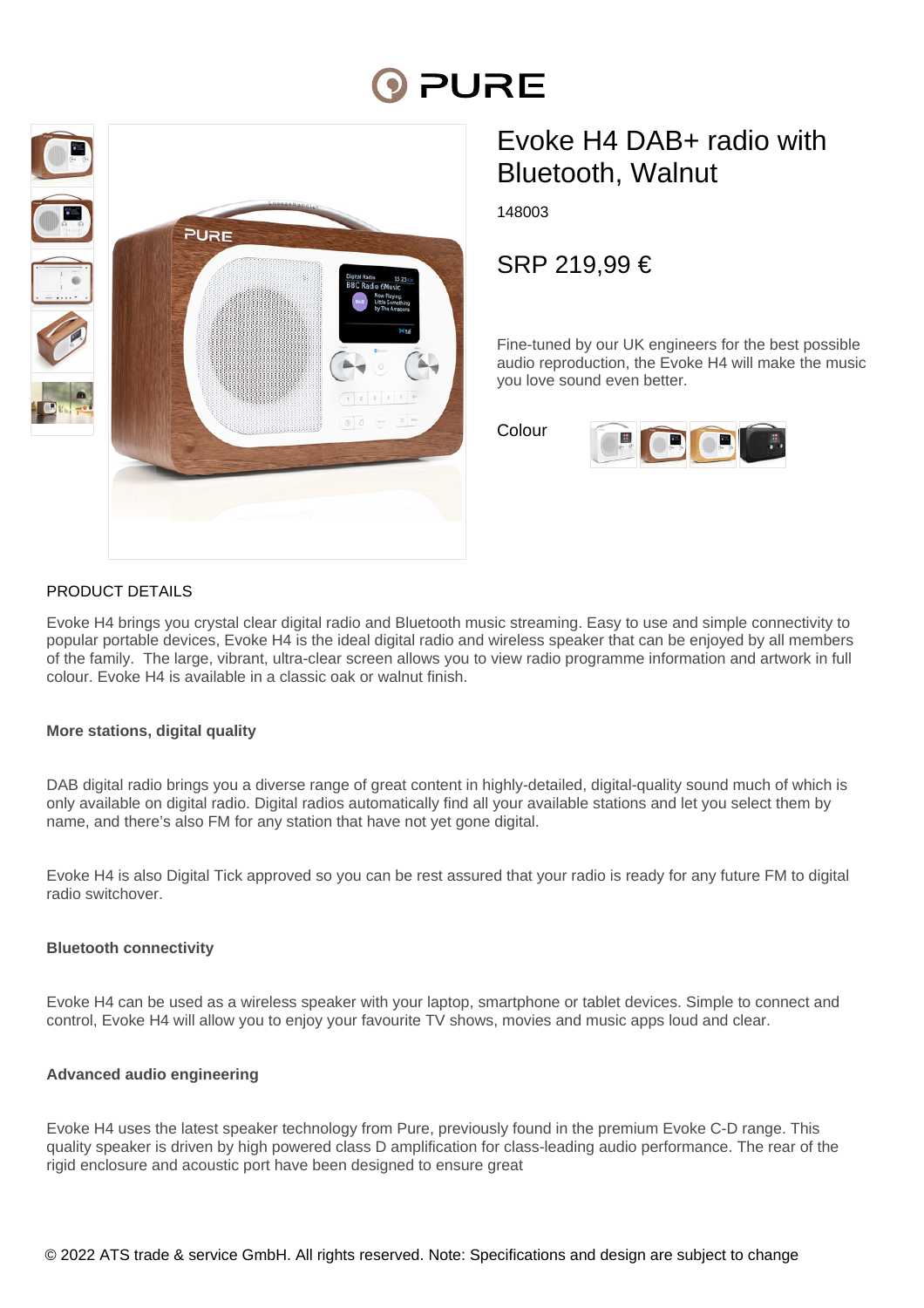sound wherever you choose to position it, whether it's against a wall, on a worktop or shelf.

## **Colour screen**

Evoke H4 has a vibrant and informative 2.8" full colour TFT display. The large, ultra-clear screen makes accessing the growing number of digital radio stations a breeze. View your favourite station's information and slideshow artwork in full colour.

#### **Slideshow artwork**

An increasing number of digital radio stations are broadcasting artwork and programme information. Evoke H4 can display this visual content in full screen and full colour.

#### **Simple to use**

Practical button layout and a vibrant display makes operating Evoke H4 a pleasurable experience. Browsing menus, selecting stations and adjusting settings is both simple and intuitive.

#### **Alarm and clock**

Evoke H4 includes an automatically updating clock and two alarms. With Evoke H4 you are able to wake up to your favourite radio station or tone alarm.

#### **Snooze Handle**

When the alarm sounds, a simple touch the handle will allow you to snooze.

#### **Additional connections**

Evoke H4 includes a headphone output for private listening and an auxiliary input for connecting to any device.

#### **ChargePAK**

Evoke H4 can be powered by the supplied main adapter or with the optional ChargePAK F1. This ChargePAK will give you up to 50 hours of truly portable listening.

## **What's in the box**

- Evoke H4
- Power supply
- Quickstart quide
- Safety information sheet

#### **Specs**

# **Product Attributes**

EAN: 0759454829711